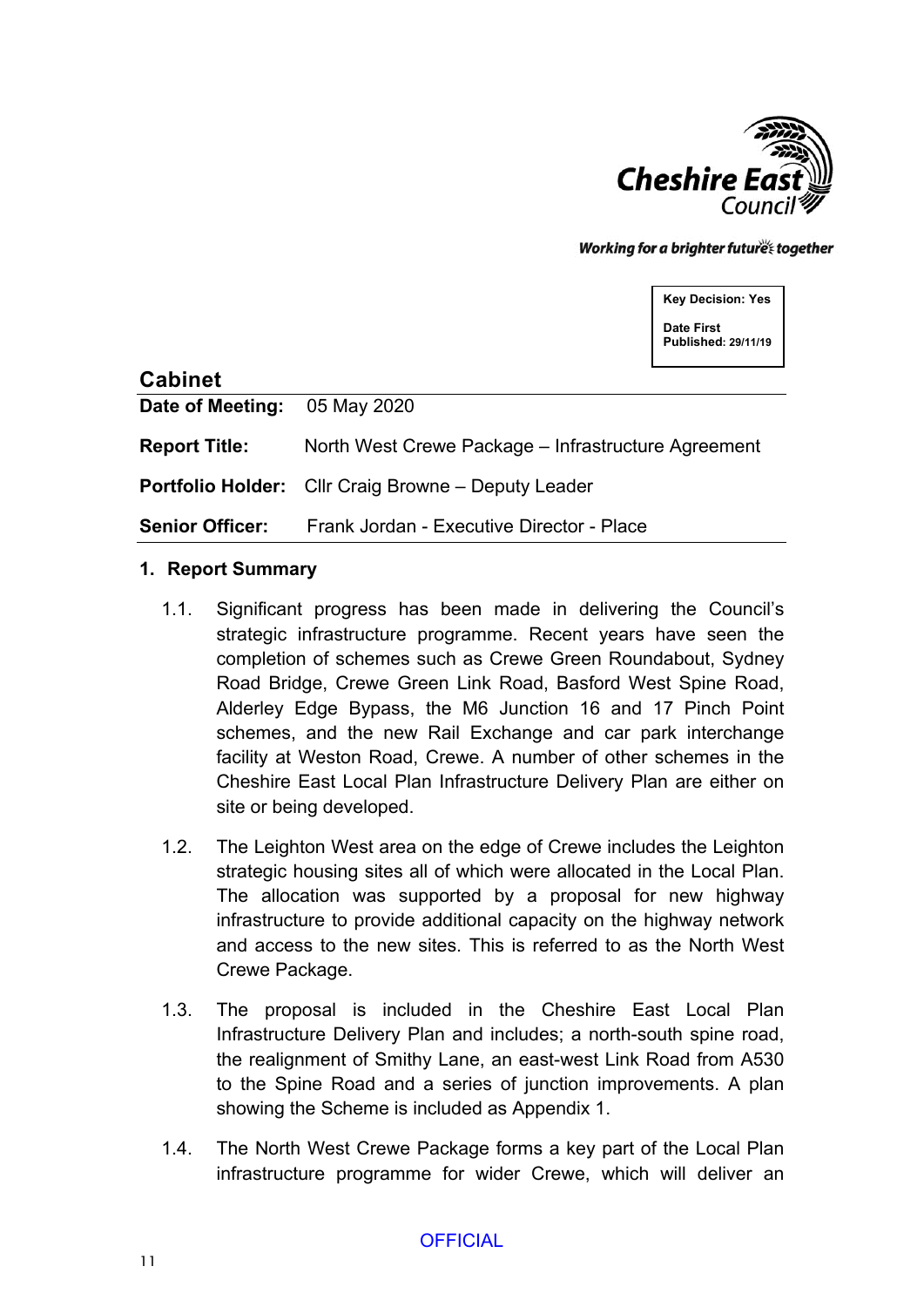improved highway network for the town. The benefits of the North West Crewe Package also extend to unlocking a number of other housing and employment Local Plan allocation sites by improving wider traffic movements and transport links, particularly in North Crewe.

- 1.5. As such, the delivery of the North West Crewe Package is important to achieving a supply of development sites in the wider Crewe area and to uphold the Local Plan strategy. The housing sites that would be opened up would also make a significant contribution to maintaining the Council's 5-year housing supply and therefore enable the effective management of any planning applications for land not allocated in the Local Plan.
- 1.6. The new infrastructure will improve links between Leighton Hospital, Crewe and the surrounding area, easing congestion and establishing a "blue light" route to Leighton Hospital. These improvements to the Hospital access junction will provide capacity for the predicted growth in traffic during the Local Plan period up to 2030.
- 1.7. This report seeks Cabinet approval to enter into an Infrastructure Delivery Agreement for the Council to deliver foul and surface water drainage, landscaping and boundary treatments to serve development proposed within Local Plan Sites 4 and 5. This would be delivered as part of the North West Crewe Package highway scheme.
- 1.8. This report also seeks authorisation to enter into a Deed of Covenant to secure repayment of the costs associated with the Infrastructure Delivery Agreement and to enter into an Indemnity Agreement with developers in respect of potential Part 1 Claims made pursuant to the Land Compensation Act 1973.
- 1.9. The North West Crewe Package ("the Scheme") is a key part of the Cheshire East Local Plan Infrastructure Delivery Plan for Crewe and its plan to support the regeneration and development of Crewe. The Scheme will provide various <sup>1</sup>benefits to the public, which are summarised below:
	- a) Delivery of an improved highway network for the Town through the delivery of a key part of the Local Plan Infrastructure Programme for wider Crewe identified within the Infrastructure Delivery Plan.

<sup>&</sup>lt;sup>1</sup> The benefits refer to the Statement of Reasons which is currently in draft stage and will be finalised before Pre-Agenda Briefing on 17<sup>th</sup> March 2020.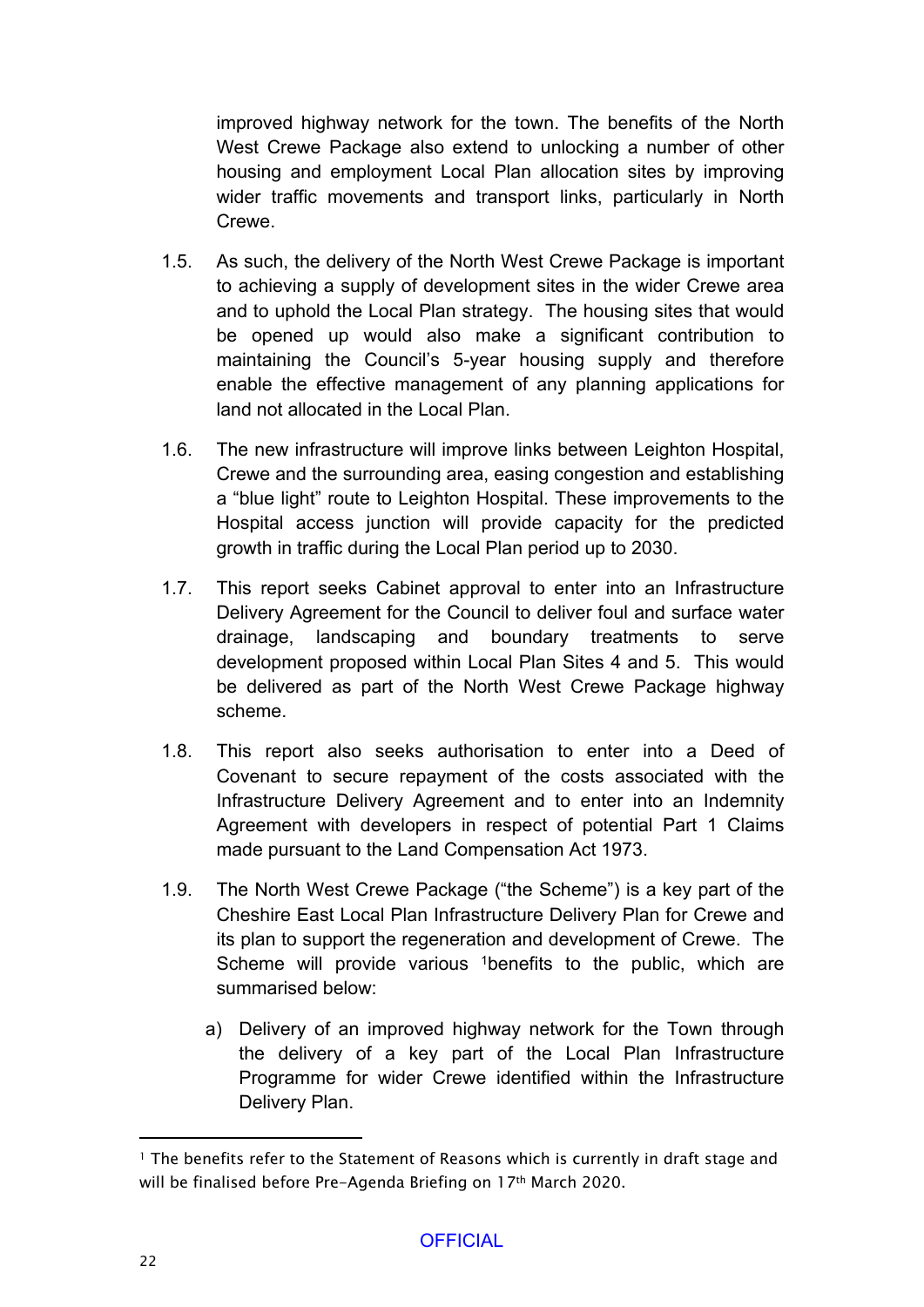- b) Unlocking a number of housing as allocated in the Cheshire East Local Plan by improving traffic movements and transport links. This would increase the supply of new housing through the release of residential development land, making a significant contribution to maintaining Cheshire East Council's 5 year housing supply through Local Plan allocated strategic sites at Leighton West (850 homes – site ref LPS4) and Leighton (500 homes – site ref LPS5).
- c) Unlocking a number of employment use allocated sites and, therefore, creating new jobs through the release 5 ha of land for employment uses through Local Plan allocated site Leighton West (site ref LPS4).
- d) Improved access to Leighton Hospital, Crewe and its catchment area which includes the towns of Middlewich, Nantwich and Sandbach through reduced congestion and by putting the Hospital at the locus of the North West Crewe highway network, by establishing a "blue light" route to Leighton Hospital. These improvements to the Hospital access junction will provide capacity for the predicted growth in traffic during the Local Plan period up to 2030.
- e) Retention of advanced manufacturing employment by supporting the Bentley Motors Site and Development Framework endorsed by Cheshire East Council's Cabinet in May 2017.
- f) The successful delivery of these sites will also support the emerging strategy development work in the Crewe Masterplan and The Constellation Partnership's HS2 Growth Strategy.
- 1.10. The Council has undertaken extensive negotiations with owners of the land required for delivery of the Scheme and the Infrastructure Delivery Agreement forms a key component of an agreement to acquire land from the principal land owner in the area.
- 1.11. The majority of the land contained within Local Plan Sites 4 and 5 is under the ownership of two land owners; one of which is the Council. These sites shall require foul and surface water drainage, landscaping and boundary treatments (collectively known as "enabling works").
- 1.12. The Infrastructure Delivery Agreement shall oblige the Council to forward fund and deliver the enabling works as part of the build out of the Scheme itself but will also secure repayment of the costs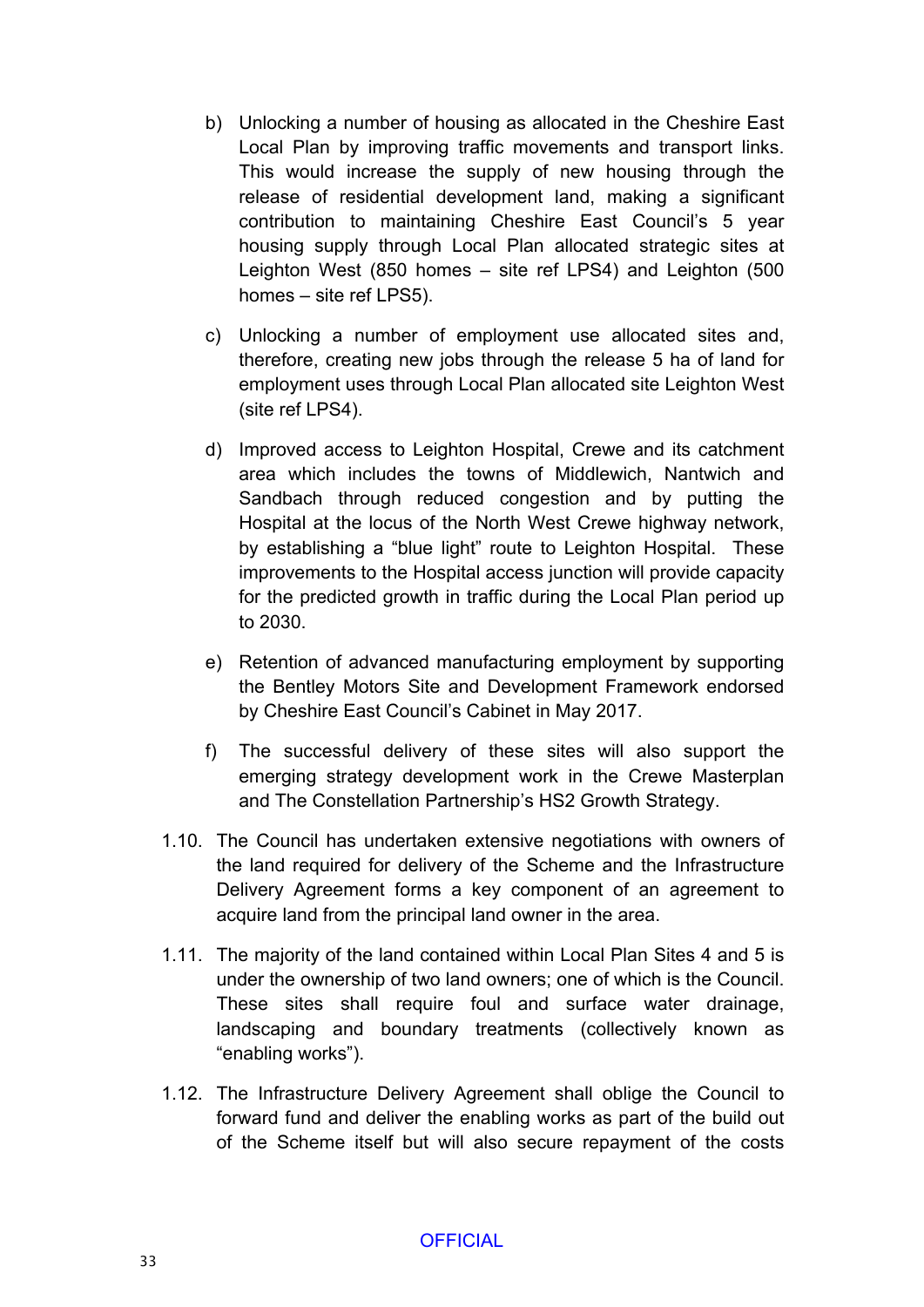when the land benefiting from the enabling works is brought forward for development.

- 1.13. The provision of the enabling works will enable the Council to proceed with the development and delivery of the Scheme without the risk of the road being excavated for connection of drainage at a later date. It will also support environmental protection measures by preventing rework and wastage of material and resources and also reduce the disruption caused to residents and businesses by development in the area.
- 1.14. This report seeks approval for the Council to enter into the Infrastructure Delivery Agreement and all legal agreements associated with the Infrastructure Agreement, including but not limited to, deeds of covenant with the relevant land owners and indemnity agreements in respect of compensation payments.
- 1.15. The Infrastructure Delivery Agreement and the supporting legal agreements must be entered into before the Scheme design is finalised in order to ensure that the proposed infrastructure and landscaping complies with the design and construction requirements of the Council in its capacity as Highways Authority. The risk of not entering into these agreements is that the drainage systems for the land benefitting from the enabling works may not meet the design and construction requirements of the Highways Authority and, as such, may require re-construction prior to adoption.

#### **2. Recommendations**

That Cabinet

- 2.1. Authorises the Council to enter into an Infrastructure Delivery Agreement to deliver foul and surface water drainage, landscaping and boundary treatments to serve development proposed on Local Plan Sites 4 and 5.
- 2.2. Authorises the Council to enter into a Deed of Covenant with the benefitting land owners to secure future repayment of the total costs incurred by the Council for construction of the foul and surface water drainage, landscaping and boundary treatments.
- 2.3. Authorises the Council to enter into Indemnity Agreements in respect of any future claims submitted pursuant to Part 1 of the Land Compensation Act 1973.
- 2.4. Authorises the Council to grant easements through Council owned land for the land benefitting from the enabling works.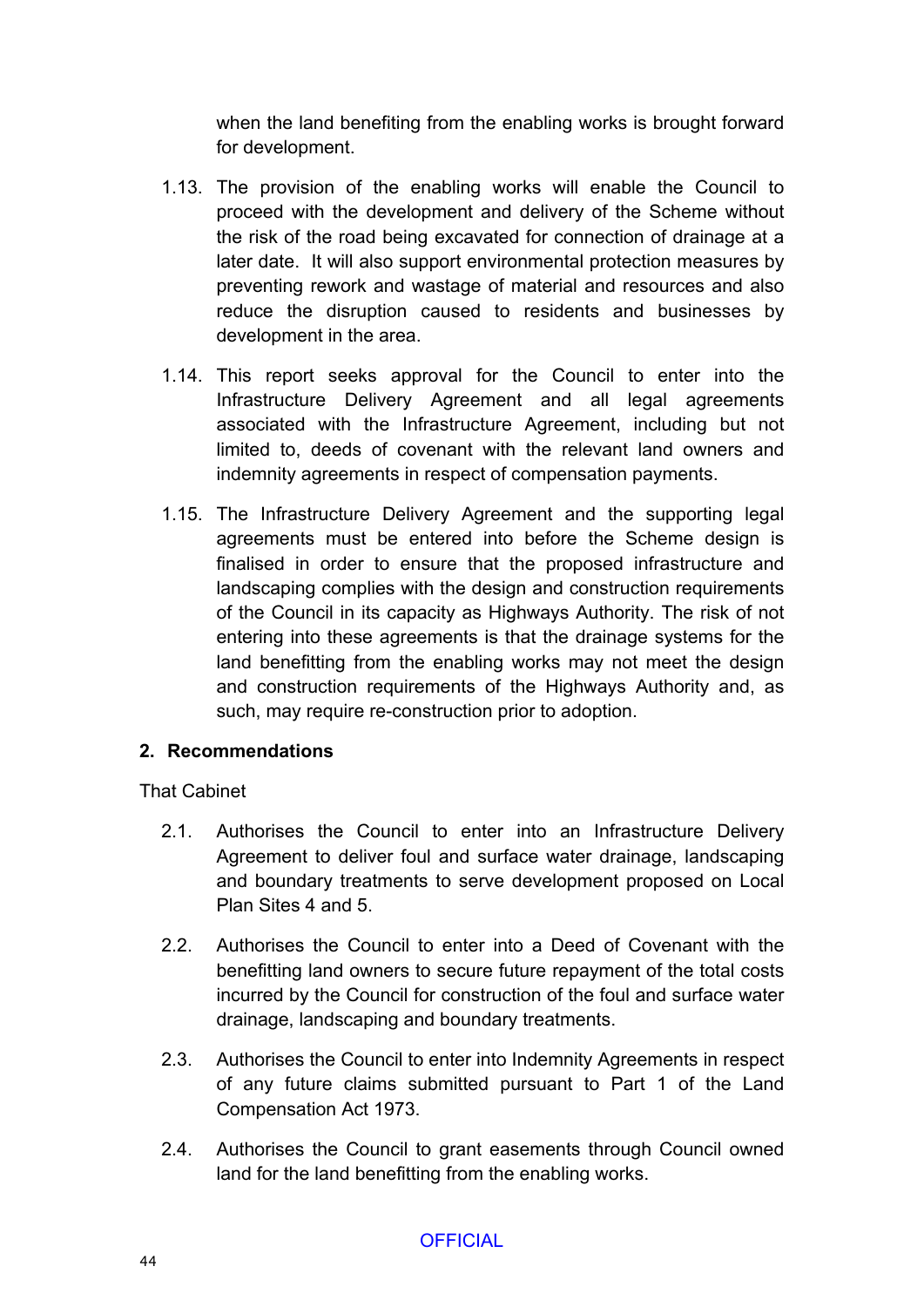- 2.5. Authorises the Council in its capacity as land owner to enter into any adoption agreements for the foul and surface water drainage proposals serving the proposed development areas and in connection to the proposed agreements.
- 2.6. Delegates power to the Head of Estates to negotiate terms for any agreements which are ancillary to the Infrastructure Delivery Agreement and to instruct the Director of Governance & Compliance to draft and complete the Infrastructure Delivery Agreement and all legal agreements ancillary to the Infrastructure Delivery Agreement.

### **3. Reasons for Recommendations**

- 3.1. The Infrastructure Delivery Agreement forms a key component of an agreement for the Council to acquire the majority of the third party owned land required for delivery of the Scheme.
- 3.2. The provision of the enabling works will enable the Council to proceed with the development and delivery of the Scheme without the risk of the road being excavated for connection of mains services connected to the development of the adjacent Local Plan sites for residential development.
- 3.3. The installation of the enabling works during construction of the Scheme supports environmental protection measures by preventing rework and wastage of material and resources. It also demonstrates the Council's forward thinking approach to development by reducing the disruption caused to residents and businesses by development in the area.
- 3.4. The strategy for delivering the enabling works has the benefit of accelerating the delivery of housing across Local Plan Sites 4 and 5 and work towards the requirements of the Housing Infrastructure Fund grant from Homes England which is planned for the Scheme.

# **4. Other Options Considered**

4.1. Not to undertake the infrastructure works with the Developer installing them at a later date

Consideration was given to proceed without installing the infrastructure, however this would slow the pace of housing development and the early delivery of the wider benefits as set out in Para 3.4 above. It would also require the road to be closed within a relatively short period after it is open for use by the public to install the drainage infrastructure, which could impact on the integrity of the road and require early intervention for maintenance.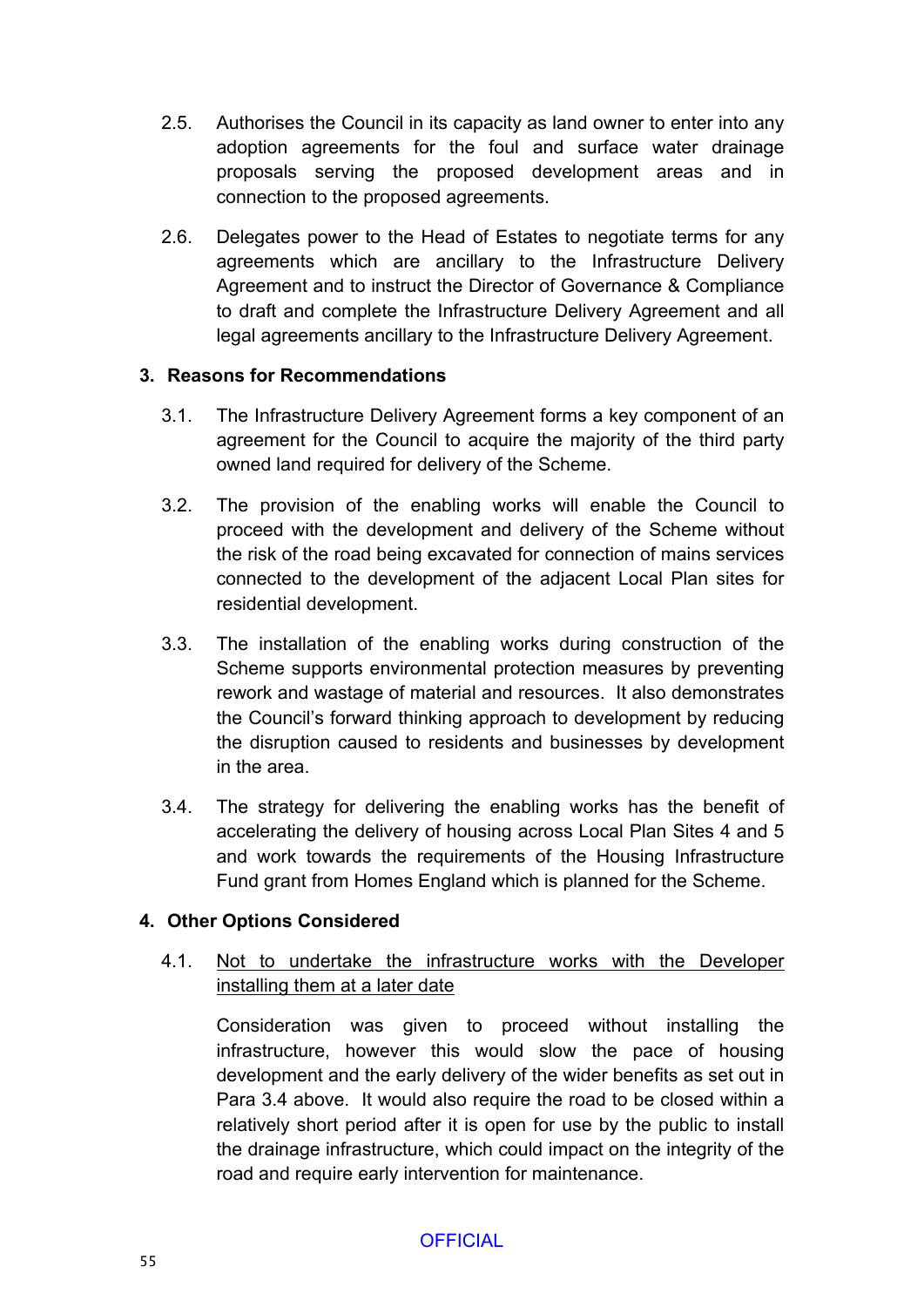The Council has adopted a collaborative approach with the parties which own the majority of the third-party land required to deliver the Scheme. This has included a conditional agreement to be gifted the land required for the Scheme and release of Council land included within Local Plan Site 4 from a secure agricultural tenancy held by the same parties. Completion of these agreements is contingent upon the Council entering into the Infrastructure Delivery Agreement, however the Council is seeking approval to use its powers of compulsory purchase (this forms part of a separate paper to be considered by Cabinet) as a matter of last resort in the event that the land and rights required to deliver the Scheme cannot be acquired by agreement within a reasonable timescale so as not to jeopardise Scheme delivery.

# 4.2. Developer installs infrastructure as early works

It was considered whether the enabling works could be installed by the developers of Local Plan Sites 4 and 5 when the Scheme is under construction. However, this would require collaborative working between the road contractor, the developers of the land benefitting from the enabling works and the developers' contractors, which would increase administrative costs and increase the risks of delays to the construction programme by having two sets of contractors with contrasting objectives on site at the same time. Furthermore, the developers' programmes are not aligned with the road construction programme, and it would be necessary to delay the Scheme to align to programmes which would place the grant funding for the Scheme at risk.

# **5. Background**

- 5.1. The Scheme is a key part of the Cheshire East Local Plan Infrastructure Delivery Plan for wider Crewe, which will deliver an improved highway network for the town. It will improve Strategic Highway Connectivity for North West Crewe and, together with existing approved schemes, ease congestion issues in the area.
- 5.2. The Scheme will also unlock a number of housing and employment Local Plan allocation sites by improving wider traffic movements and transport links. These benefits will be realised to their full potential subject to the land owners / developers securing planning approvals for the Local Plan allocated sites. This will make a significant contribution to maintaining the Council's 5-year housing supply through Local Plan allocated strategic sites at Leighton West (850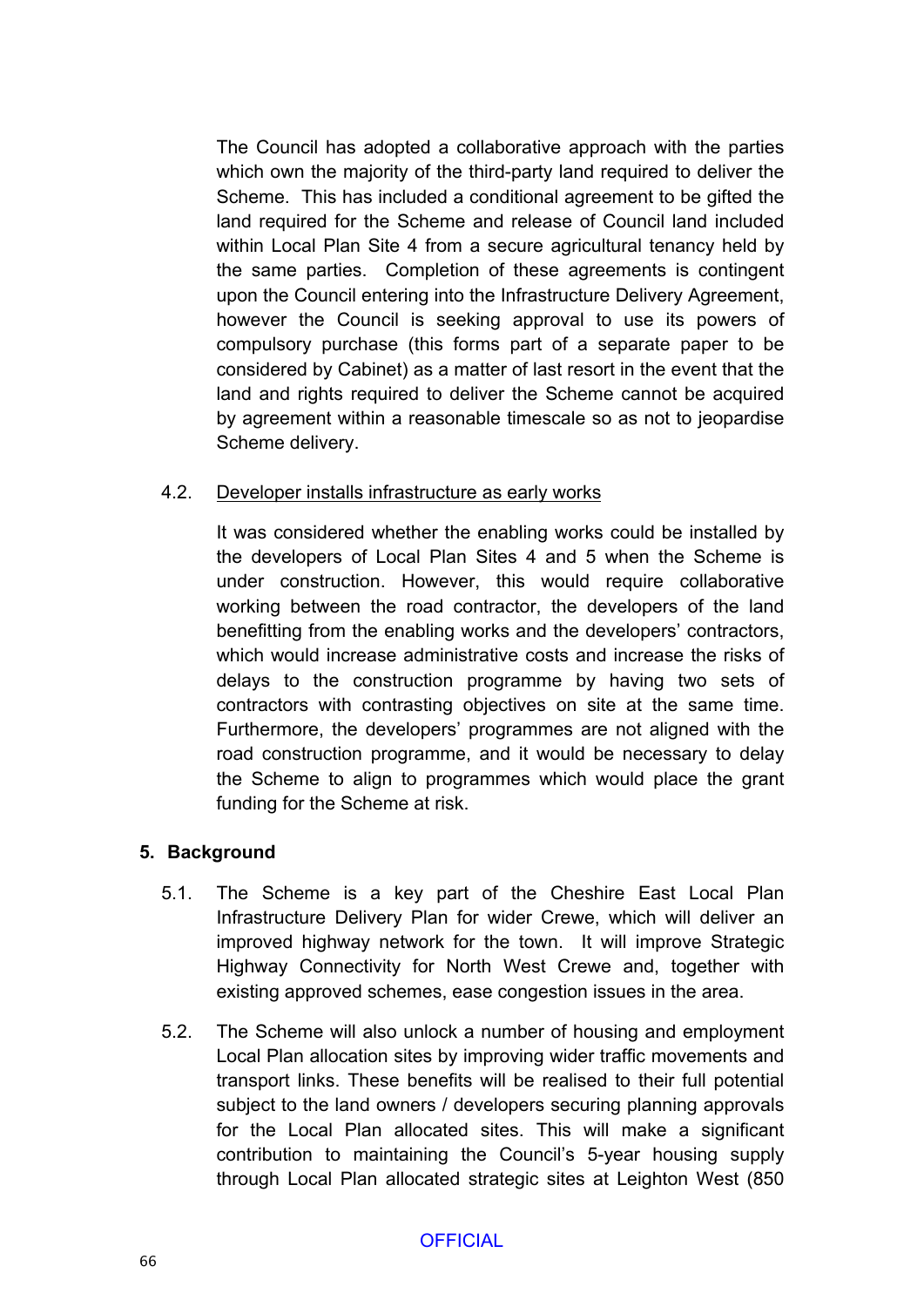homes – site ref LPS4) and Leighton (500 homes – site ref LPS5). It will also support improved access to the Bentley Motors Site.

- 5.3. The majority of the land contained within Local Plan Sites 4 and 5 is under the ownership of two land owners; one of which is the Council. These sites require enabling works in connection to their proposed development as housing sites. The enabling works are not necessary for the delivery of the Scheme in isolation.
- 5.4. The Council will undertake the enabling works during the construction of the Scheme to help safeguard against the road being excavated for their installation shortly after construction of the new road.
- 5.5. The Council has adopted a collaborative approach for the land assembly for the Scheme and the parties which own the majority of the land required for the Scheme have agreed to release their land to the Council by agreement on the basis that the Council contractually agrees to deliver the enabling works with the full costs of the works being recovered via the Infrastructure Delivery Agreement.
- 5.6. It is intended that the Council shall acquire all of the land for the Scheme by agreement where possible and shall only seek to use its compulsory purchase powers as a matter of last resort. The Infrastructure Delivery Agreement significantly increases the prospects of securing land by agreement from major land owners within the Scheme and secures a binding legal agreement for repayment of the total costs of the works to the Council.
- 5.7. Residential development may come forward within Local Plan Sites 4 and 5 before the Scheme has been completed. Buyers of such properties may qualify to claim compensation for the diminution in the value of their properties, due to construction of the Scheme, under Part 1 of the Land Compensation Act 1973 even though the allocations for Local Plan Sites 4 and 5 and contingent upon delivery of the infrastructure in phases. The developers of the land owned by the main land owner in Local Plan Sites 4 and 5 have agreed to indemnify the Council from payments arising as a result of Part 1 claims.

# **6. Implications of the Recommendations**

6.1. **Legal Implications**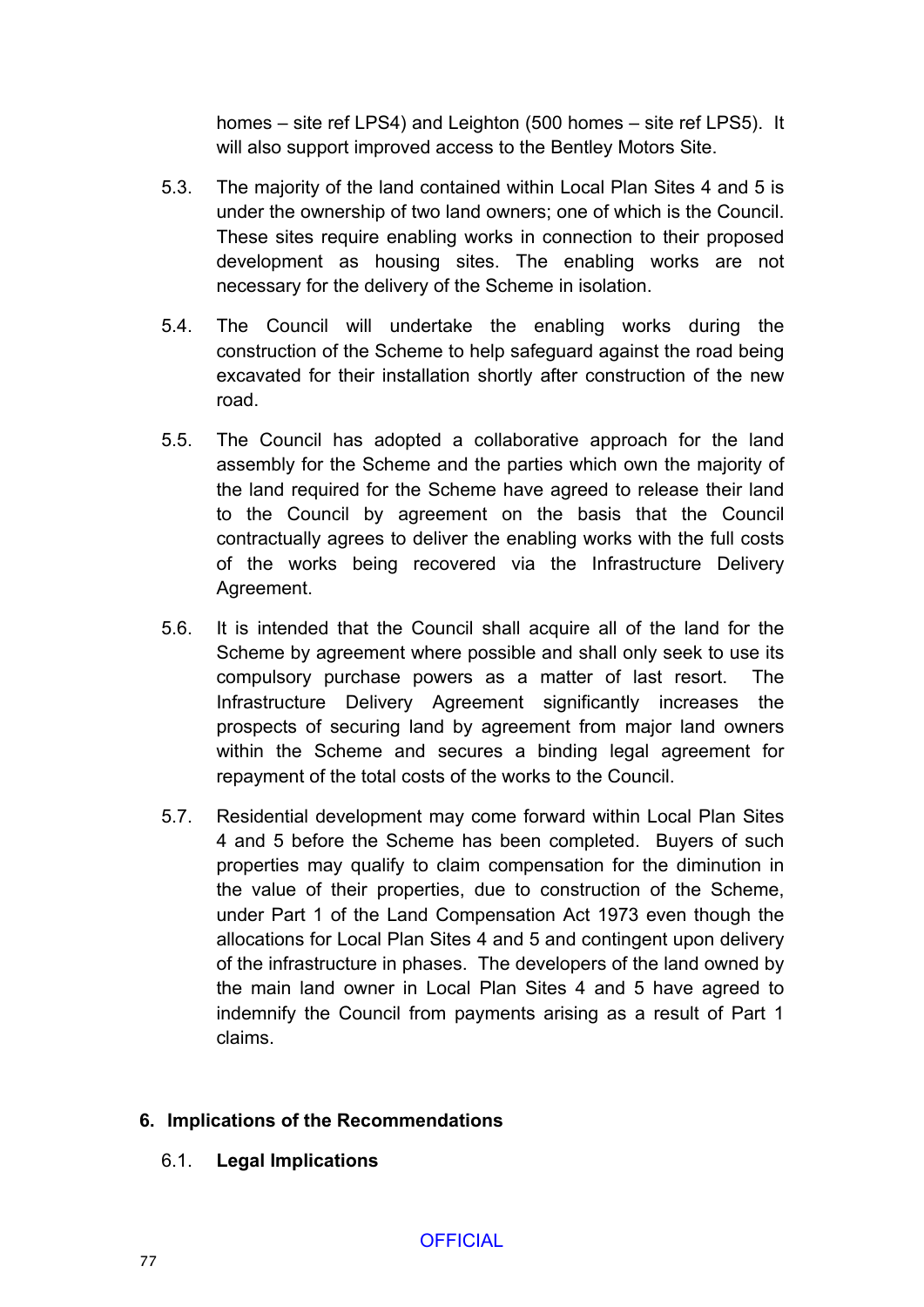- 6.1.1. The Council is permitted to enter into a binding agreement in respect of delivering the enabling works via an Infrastructure Delivery Agreement. The works are not required as part of the Scheme and, therefore, the Council will be paying for and undertaking works partly for the benefit of a third party land owner/developer.
- 6.1.2. The Council must comply with State aid rules. The Council has structured the Infrastructure Delivery Agreement to ensure that it can recover the total costs plus interest of the works from the benefitting land owners. In order to safeguard the costs associated with the enabling works, the Infrastructure Delivery Agreement provides that a restriction is registered against the benefitting land owners titles to prevent disposal of any of the land benefitting from the enabling works unless the new owners enters into a direct Deed of Covenant with the Council to secure repayment. There is a risk that repayment will not occur if development does not come forward, however, the Council's external advisors have confirmed that the risk is relatively low given that planning applications for the benefitting land have already been submitted to the Local Planning Authority.
- 6.1.3. Where required by the Infrastructure Delivery Agreement or in relation to the Scheme the Council may acquire land by agreement pursuant to section 120 of The Local Government Act 1972.
- 6.1.4. The Localism Act 2011 permits the Council to do anything which individuals generally may do subject to restrictions, which in the main provides that the Council cannot do anything it is unable to do by virtue of existing statutory provisions.
- 6.1.5. The Council has a fiduciary duty to taxpayers and must fulfil this duty in a way which is accountable to local people. The purpose of the Infrastructure Delivery Agreement and the associated legal agreements is to provide foul and surface water drainage, landscaping and boundary treatments to serve the majority of the development proposed within Local Plan Sites 4 and 5. These works are not necessary for delivery of the Scheme, however, the advantages in bringing forward these works as part of the construction of the Scheme (as outlined in this report) is considered to ensure that the new road is not excavated at a later date, to allow the infrastructure required to serve the land benefiting from the enabling works to proceed in sequence with the Scheme and offer savings in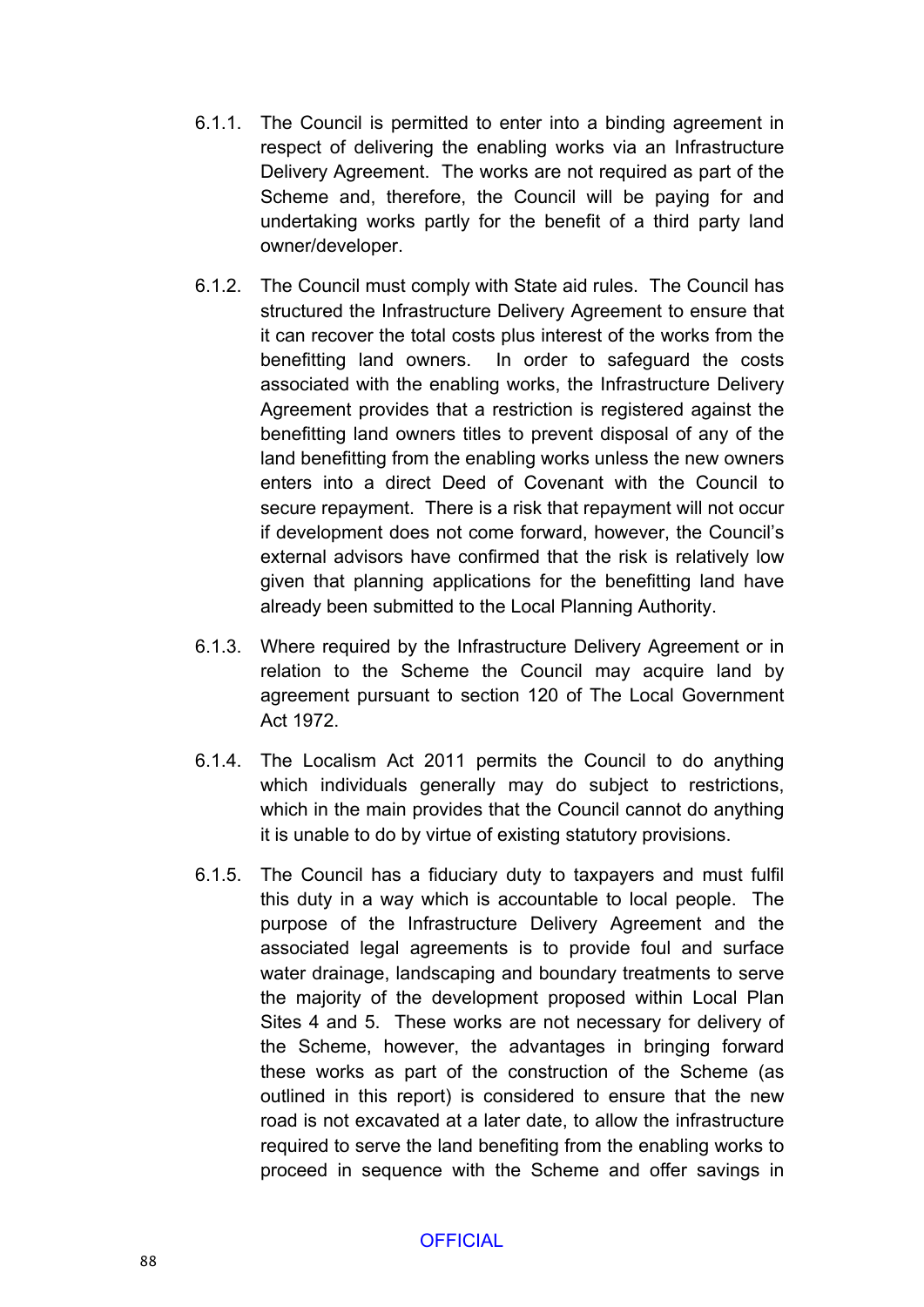terms of progressing the Scheme in a timely manner whilst future proofing the Scheme with regard to infrastructure preparation for the benefitting development sites. The arrangements to recover the additional funds expended are set-out in Para 6.1.2 above.

# 6.2. **Finance Implications**

- 6.2.1. The Council will be required to forward fund the full cost of the infrastructure works, and repayment may take many years to collect as repayment shall be contingent on the land benefitting from the enabling works coming forward for development. The Council will have no control over the timing of development of the benefitting land.
- 6.2.2. The cost of the enabling works, which are repayable under the Infrastructure Delivery Agreement, is currently estimated at £4.0M. The enabling infrastructure works shall serve development land under the ownership of the Council and the third parties which own the majority of the land required for the Scheme. The estimated £4.0M cost shall be apportioned between these interests having regards to the quantum of development on each site. This cost is subject to change based upon market testing and tendering of the proposed works. The full current evaluated cost of these works is included within this estimate.
- 6.2.3. The Infrastructure Delivery Agreement shall require the Council to deliver and forward fund the enabling works and require repayment of the full costs from the land owners when the land benefitting is brought forward for development. There is no guarantee that the land benefitting will come forward for development and, therefore, the costs incurred by the Council will be at risk. However, the Council will secure repayment as it will have a binding legal agreement for repayment of the total costs of the works to the Council.

# 6.3. **Policy Implications**

6.3.1. The relevant national planning policy is contained the National Planning Policy Framework and the relevant Development Plan, which comprises the Cheshire East Local Plan Strategy. There is strong alignment between the priorities that have been defined at the local and sub-regional level, and those that underpin the Government's transport policy at a national level.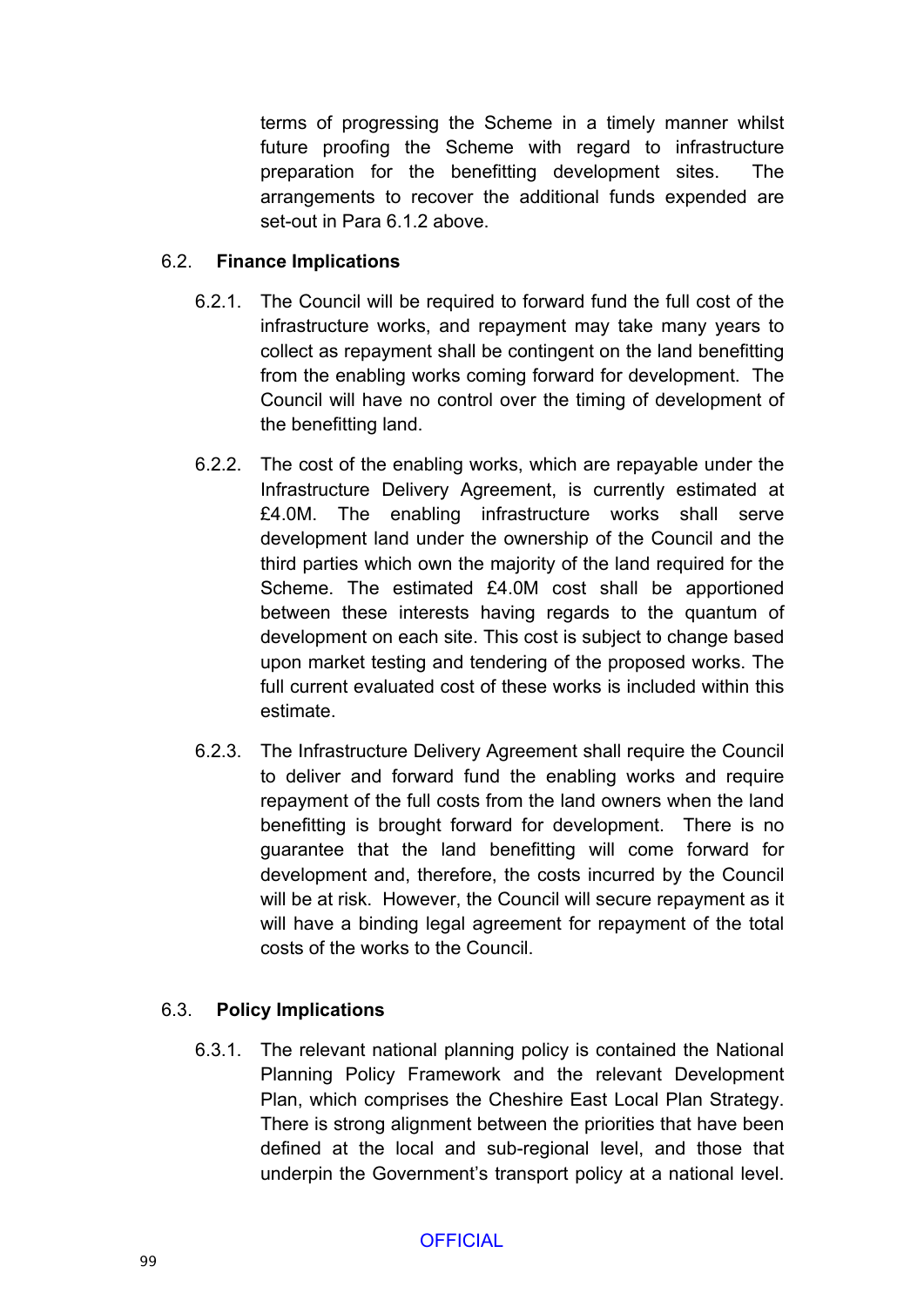This includes the need to build a strong and competitive economy, enhance connectivity and access to employment opportunities.

- 6.3.2. The need for the Scheme is clearly established in the Cheshire East, identifying from the outset the need to improve transport connections to deliver the Local Plan, including the Scheme. There is also acknowledgement of the key contribution that infrastructure schemes play in unlocking regeneration or housing projects in local areas, underpinned by the principles of sustainable development. It is clear that the Scheme development and appraisal is consistent with another of the Government's core objectives: to provide value for money in the provision of major transport infrastructure.
- 6.3.3. By providing additional highway capacity to cater for additional traffic from development, the Scheme would support the Local Plan Strategy and deliver environmental, social and economic benefits to Crewe. The Scheme is thus considered to be in line with local policy and essential for the delivery of the future economic growth plans of Cheshire East Council.
- 6.3.4. The Scheme has the benefit of full planning consent under planning application reference 18/6118N.
- 6.3.5. Completion of the Infrastructure Delivery Agreement shall secure agreement to acquire a key land holding required to deliver the Scheme and, therefore, increase the prospect of delivering a key component of the Council's infrastructure delivery programme.

#### 6.4. **Equality Implications**

6.4.1. There are no equality implications associated with this report.

# 6.5. **Human Resources Implications**

6.5.1. It shall be necessary to ensure that sufficient resource is allocated in Estates, Highways and Legal Services to support delivery of the Scheme. If additional temporary resources are required these will be met from the project budget.

# 6.6. **Risk Management Implications**

6.6.1. The Infrastructure Delivery Agreement shall commit the Council to construct the Scheme and deliver foul and surface water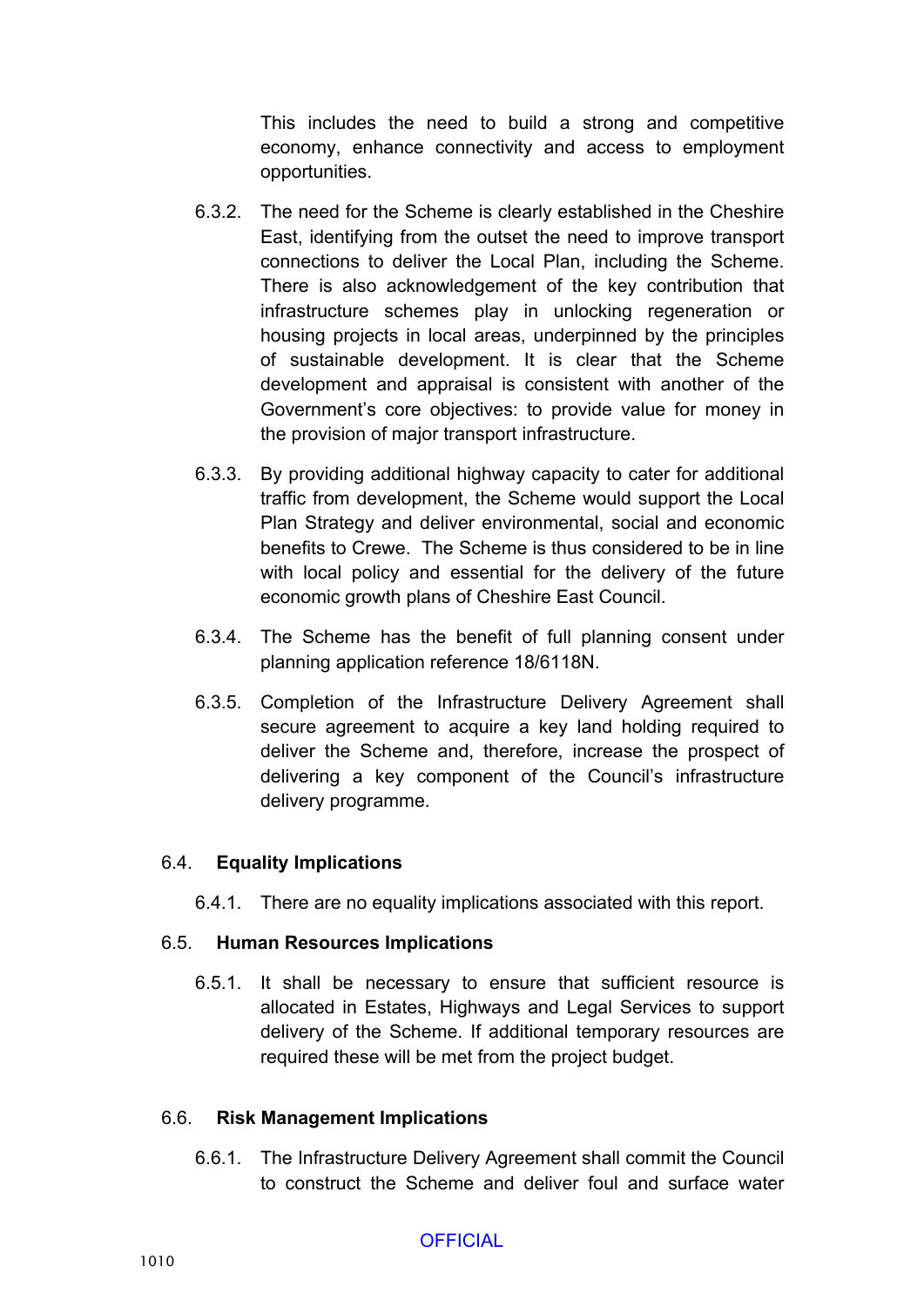drainage, landscaping and boundary treatments to serve the development proposed on Local Plan Site 4 and to pay for these works up front in addition to the Scheme works. The agreement will be contingent on the Council having all necessary planning consents, funding agreements and internal approvals in place for the Scheme.

- 6.6.2. The Infrastructure Delivery Agreement shall also be contingent on the land benefitting from the enabling works having the necessary planning consents in place for development in accordance with their Local Plan allocations.
- 6.6.3. The Infrastructure Delivery Agreement will operate to place a restriction on the benefitting land where the disposal of this land can only be undertaken if the new owner enters into a direct Deed of Covenant with the Council to secure repayment of the full costs associated with the enabling works plus interest under the Infrastructure Delivery Agreement.
- 6.6.4. Recovery of the costs associated with the enabling works and receipt of developer contributions towards the Scheme is contingent on the programme for development of the land benefitting from the enabling works. This creates a risk that the repayment of the full costs of the works may not be realised in full, or in part, and the Council will be required to fund the shortfall.

#### 6.7. **Rural Communities Implications**

6.7.1. There are no direct implications for rural communities.

# 6.8. **Implications for Children & Young People/Cared for Children**

6.8.1. There are no direct implications for children and young people.

#### 6.9. **Public Health Implications**

6.9.1. There are no direct implications for public health.

#### 6.10. **Climate Change Implications**

6.10.1. The Scheme has been subject to a comprehensive Environmental Appraisal as part of the statutory planning process. This has demonstrated the wider environmental and ecological impact of the Scheme. The infrastructure proposed as an integral part of the Scheme, such as drainage, includes for a potential climate change allowance.